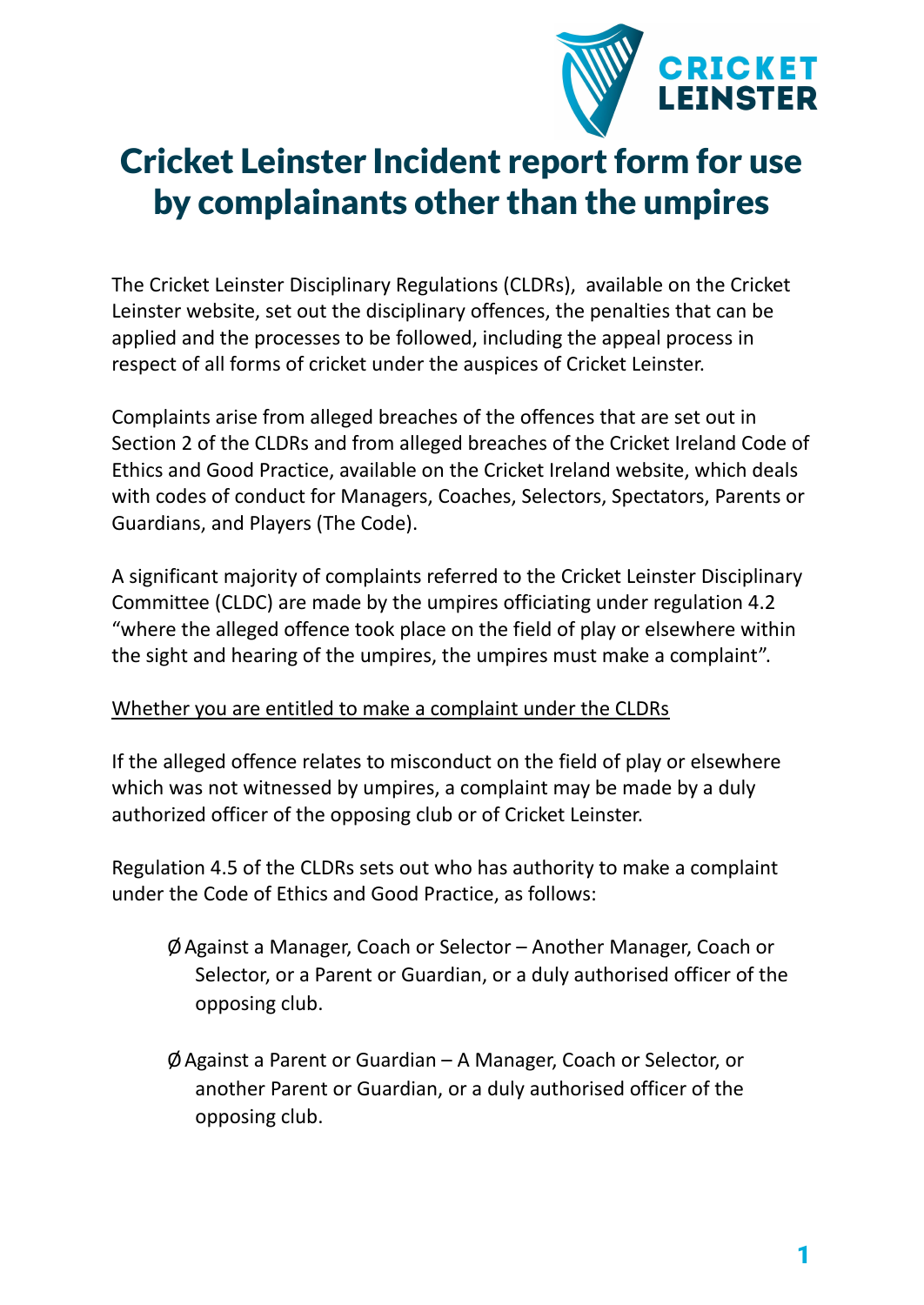

 $\emptyset$  Against a Player – A Manager, Coach or Sel

Guardian of another Player, or a duly authorised officer of the opposing club.

### The requirements that should be fulfilled for a complaint to be considered by the CLDC

A complaint made to the CLDC must fulfill the following requirements:

- 1. The complaint must be made using this Incident Report Form
- 2. A complaint relating to a disciplinary offence under Section 2 of the CLDRs must be sent, by email or letter, to the Hon. Secretary of the Disciplinary Committee no later than seven days after the end of the match at which the alleged offence occurred or if it the complaint arises under The Code, no later than seven days after the end of the match, coaching session or tournament at which the alleged offence occurred.
- 3. The Incident Report must:
	- a. specify the level of offence alleged under Section 2 or the obligation(s) under The Code allegedly breached,
	- b. fully identify the alleged offender or offenders,
	- c. include the statements of two persons who witnessed the alleged offence, one of whom must be the complainant, and who have agreed to attend a hearing of a Disciplinary Panel to give evidence, if a hearing is arranged,
	- d. include only information which is relevant to whether an offence has been committed

It should be noted that the person against whom a complaint has been made is entitled to be accompanied by a supporter to any hearing of the Disciplinary Panel and under regulation 4.17 to have the supporter question witnesses.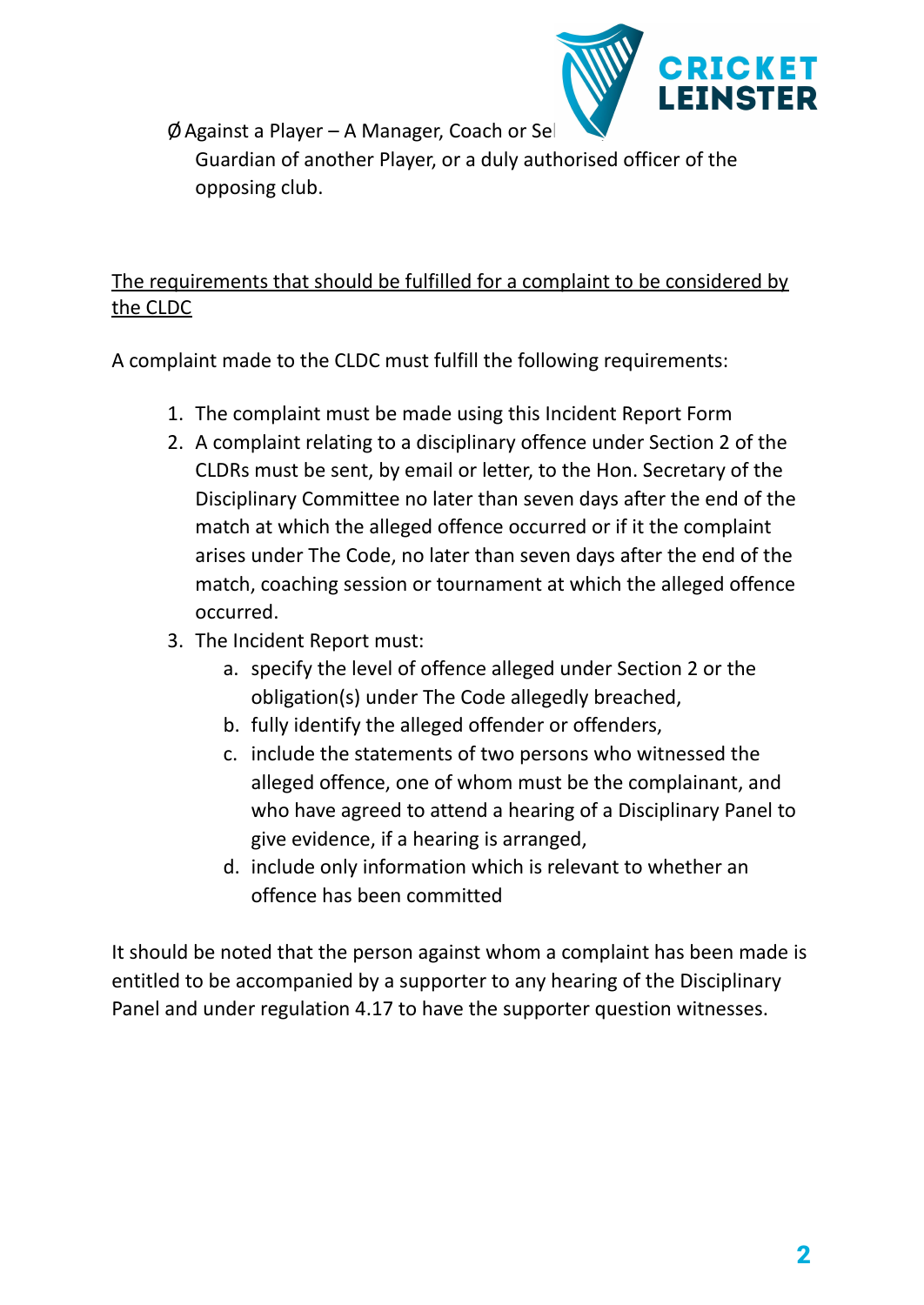

## **Incident Report Form Match details**

| <b>Competition:</b>               |     |  |
|-----------------------------------|-----|--|
| <b>Home Team:</b>                 |     |  |
| <b>Away Team:</b>                 |     |  |
| Date:                             |     |  |
| Venue:                            |     |  |
| LCU&SA Umpires(if<br>any):        | and |  |
| <b>Offending Team:</b>            |     |  |
| <b>Offending Team</b><br>Captain: |     |  |
| <b>Offending Person #1:</b>       |     |  |
| <b>Offending Person #2:</b>       |     |  |
| <b>Offending Person #3:</b>       |     |  |
|                                   |     |  |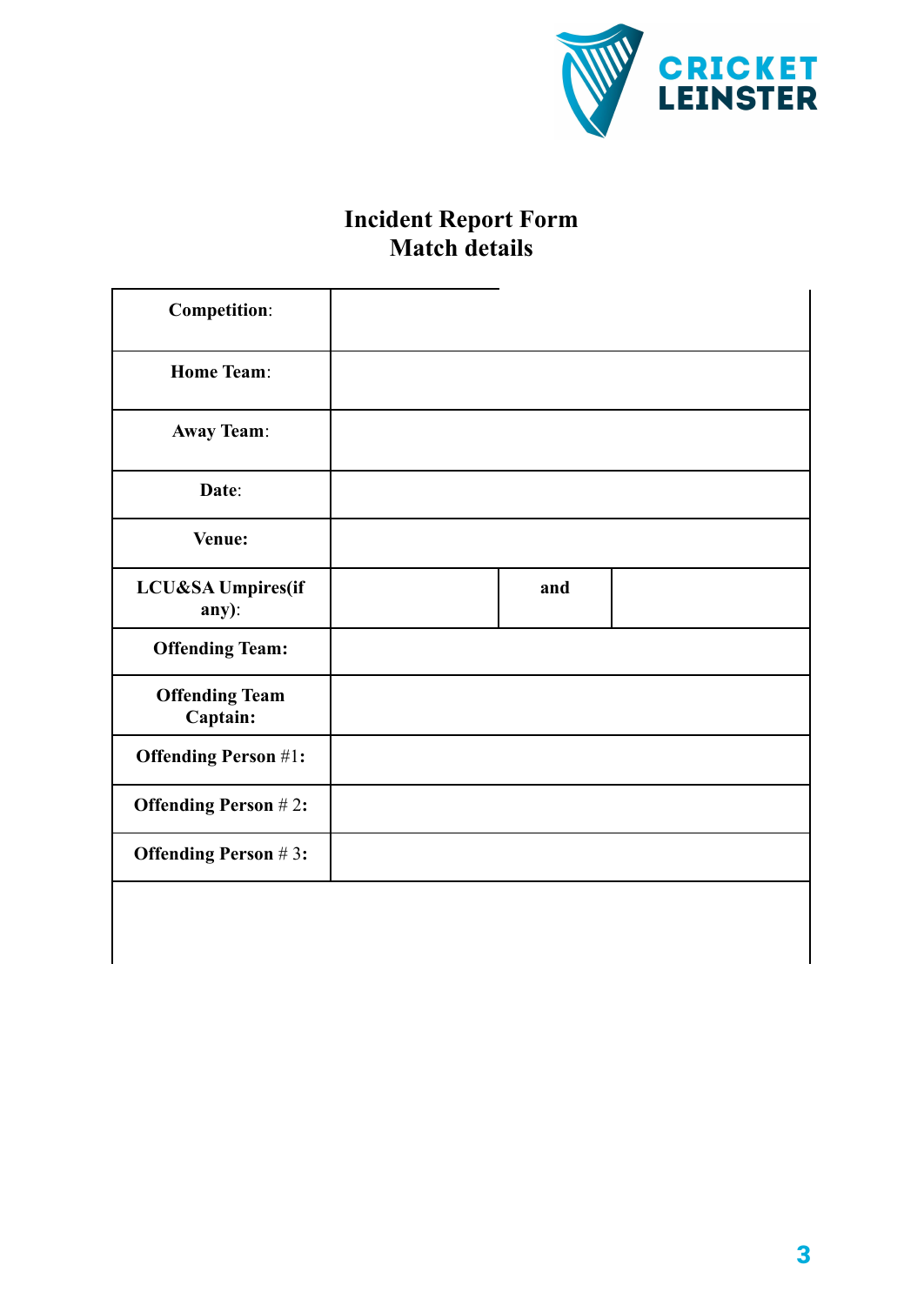

# **Nature of incident(s) and alleged offence(s)**

| Complainant's name<br>(block capitals) |  |
|----------------------------------------|--|
| <b>Signature</b>                       |  |
| <b>Status of complainant</b>           |  |
| Date                                   |  |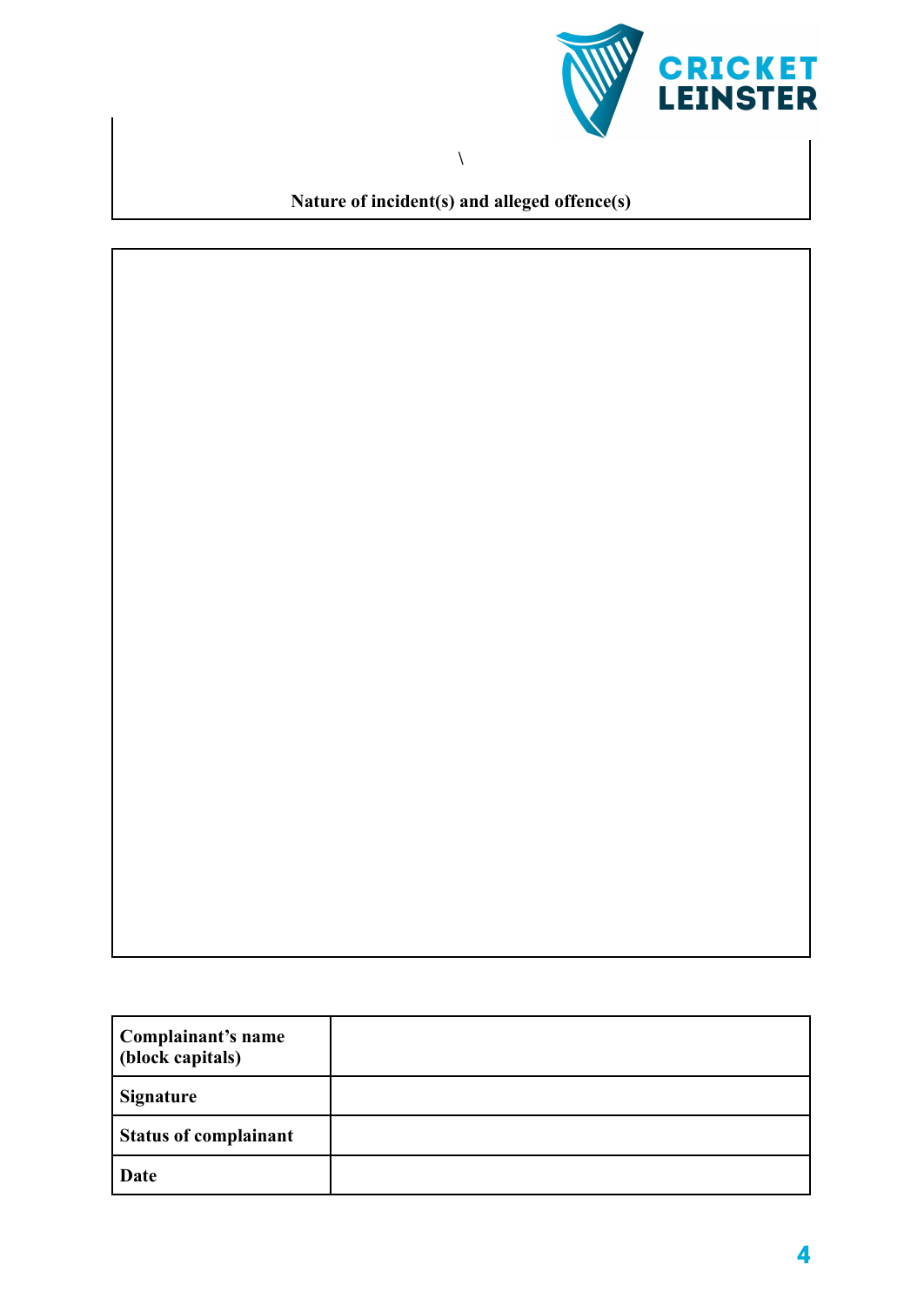#### **Offences under Section 2 of the Cricket Leinster D**



#### **Level 1**

- · Willfully mistreating any part of the cricket ground, equipment or implements used in the match
- Showing dissent at an umpire's decision by word or action
- Using language that, in the circumstances, is obscene, offensive or insulting
- · Making an obscene gesture
- · Appealing excessively
- Advancing towards an umpire in an aggressive manner when appealing
- Any other misconduct, the nature of which is, in the opinion of the umpires, equivalent to a Level 1 offence
- · Inappropriate comment in relation to, an incident occurring in a match or of any player, match official or team participating in a match, irrespective of when such criticism or inappropriate comment is made. This shall include criticism or comments made on any of the social media.

#### **Level 2**

- Showing serious dissent at an umpire's decision by word or action.
- · Making inappropriate and deliberate physical contact with another player.
- Throwing the ball at a player, umpire or another person in an inappropriate and dangerous manner.
- · Using language or gesture to another player, umpire, team official or spectator that, in the circumstances, is obscene or of a seriously insulting nature.
- Any other misconduct, the nature of which is, in the opinion of the umpires, equivalent to a Level 2 offence.
- Any attempt by a captain to manipulate the result of a match for reasons of league position, bonus points, net run rate or otherwise.
- Commission of two Level 1 offences within 12 months (including offences arising from separate incidents in the same match).